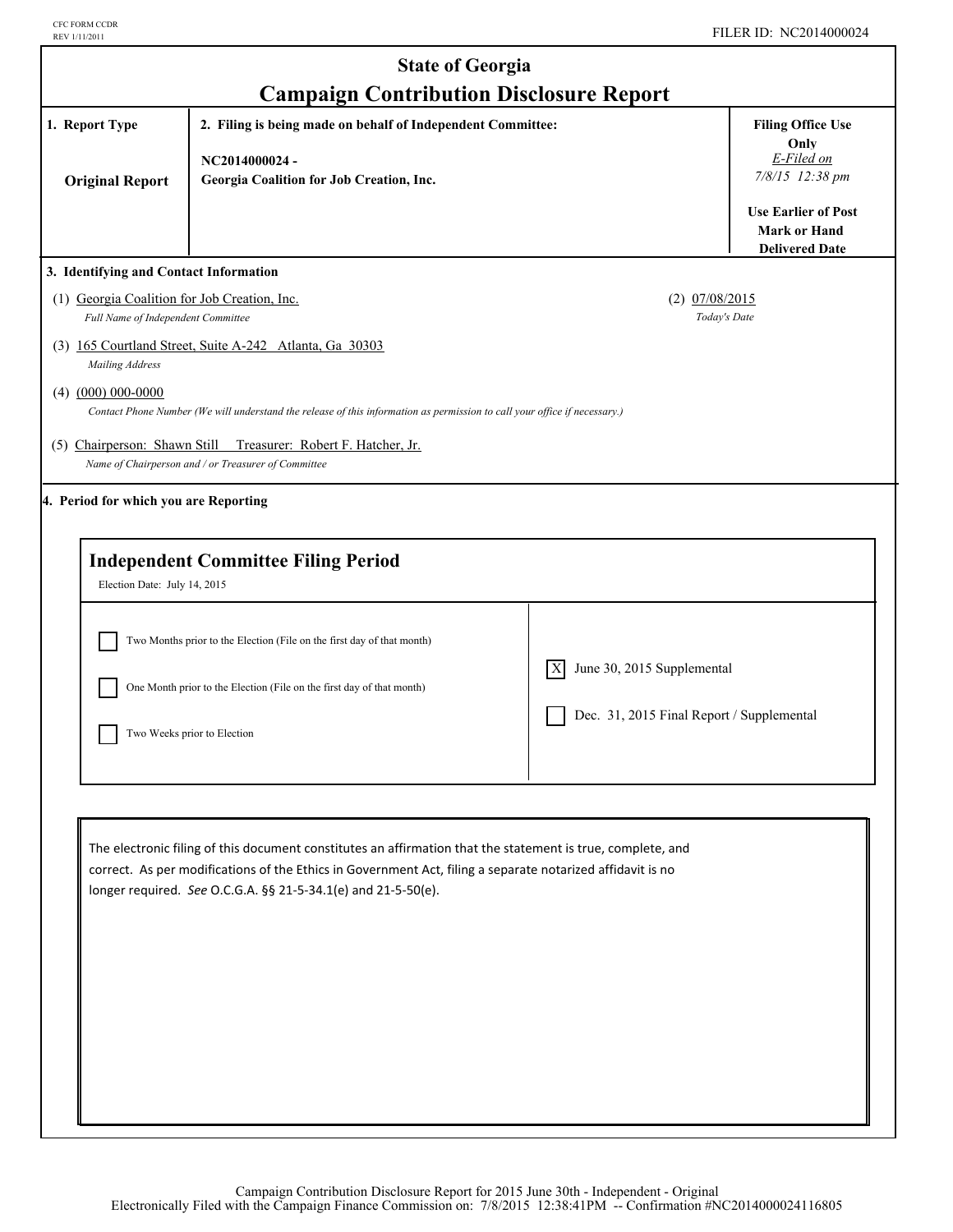# **State of Georgia Campaign Contribution Disclosure Report**

## **Summary Report**

| <b>CONTRIBUTIONS RECEIVED</b> |  |
|-------------------------------|--|
|-------------------------------|--|

| $\mathbf{1}$       | I Have:                                                                                                                                                                                                                                      | In-Kind                           | <b>Cash Amount</b> |  |  |  |
|--------------------|----------------------------------------------------------------------------------------------------------------------------------------------------------------------------------------------------------------------------------------------|-----------------------------------|--------------------|--|--|--|
|                    | The following contributions, including Common Source, to report:                                                                                                                                                                             | <b>Estimated Value</b>            |                    |  |  |  |
| $\overline{c}$     | Total contributions previously reported.                                                                                                                                                                                                     | \$0.00                            | \$97,266.63        |  |  |  |
| 3                  | Total amount of all itemized contributions received in this reporting period which are<br>listed on the "Itemized Contributions" page.                                                                                                       | \$0.00                            | \$141,000.00       |  |  |  |
| 3a                 | All loans received this reporting period.                                                                                                                                                                                                    |                                   | \$0.00             |  |  |  |
| 3 <sub>b</sub>     | Interest earned on campaign account this reporting period.                                                                                                                                                                                   |                                   | \$0.00             |  |  |  |
| 3c                 | Total amount of investments sold this reporting period.                                                                                                                                                                                      |                                   | \$0.00             |  |  |  |
| 3d                 | Total amount of cash dividends and interest paid out this reporting period.                                                                                                                                                                  |                                   | \$0.00             |  |  |  |
| 4                  | Total amount of all separate contributions of \$100.00 or less received in this reporting<br>period and not listed on the "Itemized Contributions" page.<br>"Common Source" contributions must be aggregated on the "Itemized Contributions" | \$0.00                            | \$0.00             |  |  |  |
| 5                  | Total contributions reported this reporting period.<br>$(Line 3 + 3a + 3b + 3c + 3d + 4)$                                                                                                                                                    | \$0.00                            | \$141,000.00       |  |  |  |
| 6                  | Total contributions to date.<br>$(Line 2 + 5)$                                                                                                                                                                                               | \$0.00                            | \$238,266.63       |  |  |  |
|                    | <b>EXPENDITURES MADE</b>                                                                                                                                                                                                                     |                                   |                    |  |  |  |
| $\tau$             | I Have:<br>No expenditures to report.                                                                                                                                                                                                        | In-Kind<br><b>Estimated Value</b> | <b>Cash Amount</b> |  |  |  |
| $\,$ 8 $\,$        | Total expenditures made and reported prior to this reporting period.                                                                                                                                                                         | \$0.00                            | \$0.00             |  |  |  |
| 9                  | Total amount of all itemized expenditures made in this reporting period which are listed<br>on the "Itemized Expenditures" page.                                                                                                             | \$0.00                            | \$0.00             |  |  |  |
| 10                 | Total amount of all separate expenditures of \$100.00 or less that were made<br>in this reporting period and not listed on the "Itemized Expenditures" page.                                                                                 | \$0.00                            | \$0.00             |  |  |  |
| 11                 | Total expenditures reported this reporting period.<br>$(Line 9 + 10)$                                                                                                                                                                        | \$0.00                            | \$0.00             |  |  |  |
| 12                 | Total expenditures to date.<br>(Line $8 + 11$ )                                                                                                                                                                                              | \$0.00                            | \$0.00             |  |  |  |
| <b>INVESTMENTS</b> |                                                                                                                                                                                                                                              |                                   |                    |  |  |  |
| 13                 | Amount of investments at the beginning of this reporting period.                                                                                                                                                                             |                                   | \$0.00             |  |  |  |
| 14                 | Total amount of investments at the close of this reporting period.                                                                                                                                                                           |                                   | \$0.00             |  |  |  |
| 15                 | Net Balance On Hand.<br>(Line $6 - 12 + 14$ )                                                                                                                                                                                                |                                   | \$238,266.63       |  |  |  |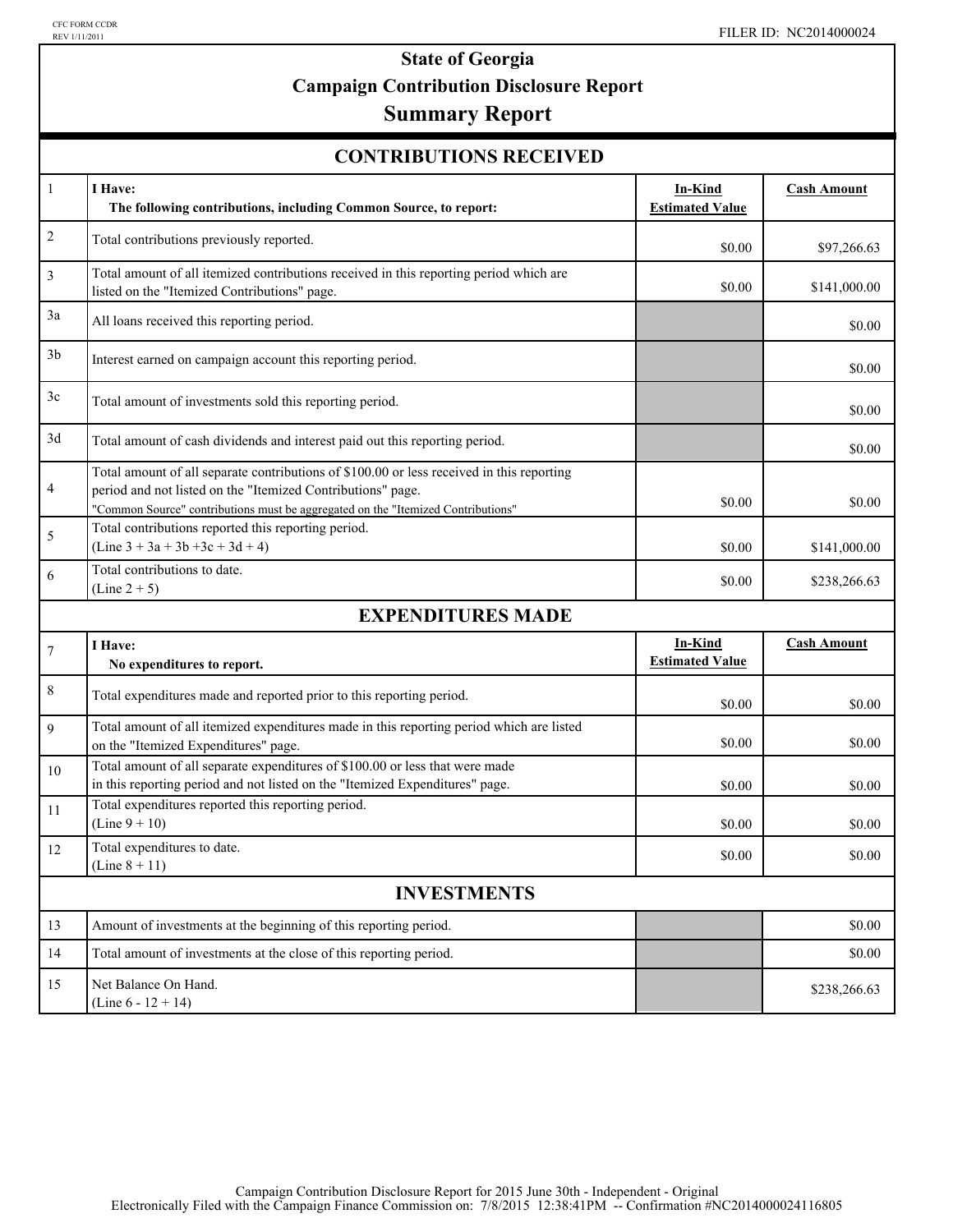### **Outstanding Indebtedness State of Georgia Campaign Contribution Disclosure Report**

| <b>Indebtedness</b> |                                                                                             |        |
|---------------------|---------------------------------------------------------------------------------------------|--------|
|                     | Outstanding indebtedness at the beginning of this reporting period.                         | \$0.00 |
| $\overline{2}$      | Loans received this reporting period.                                                       | \$0.00 |
| $\overline{3}$      | Deferred payments of expenses this reporting period.                                        | \$0.00 |
| $\overline{4}$      | Payments made on loans this reporting period.                                               | \$0.00 |
| 5                   | Credits received on loans/deferred payments this reporting period.                          | \$0.00 |
| 6                   | Payments this period on previously deferred expenses.                                       | \$0.00 |
| $\overline{7}$      | Total indebtedness at the close of this reporting period.<br>$(line 1 + 2 + 3 - 4 - 5 - 6)$ | \$0.00 |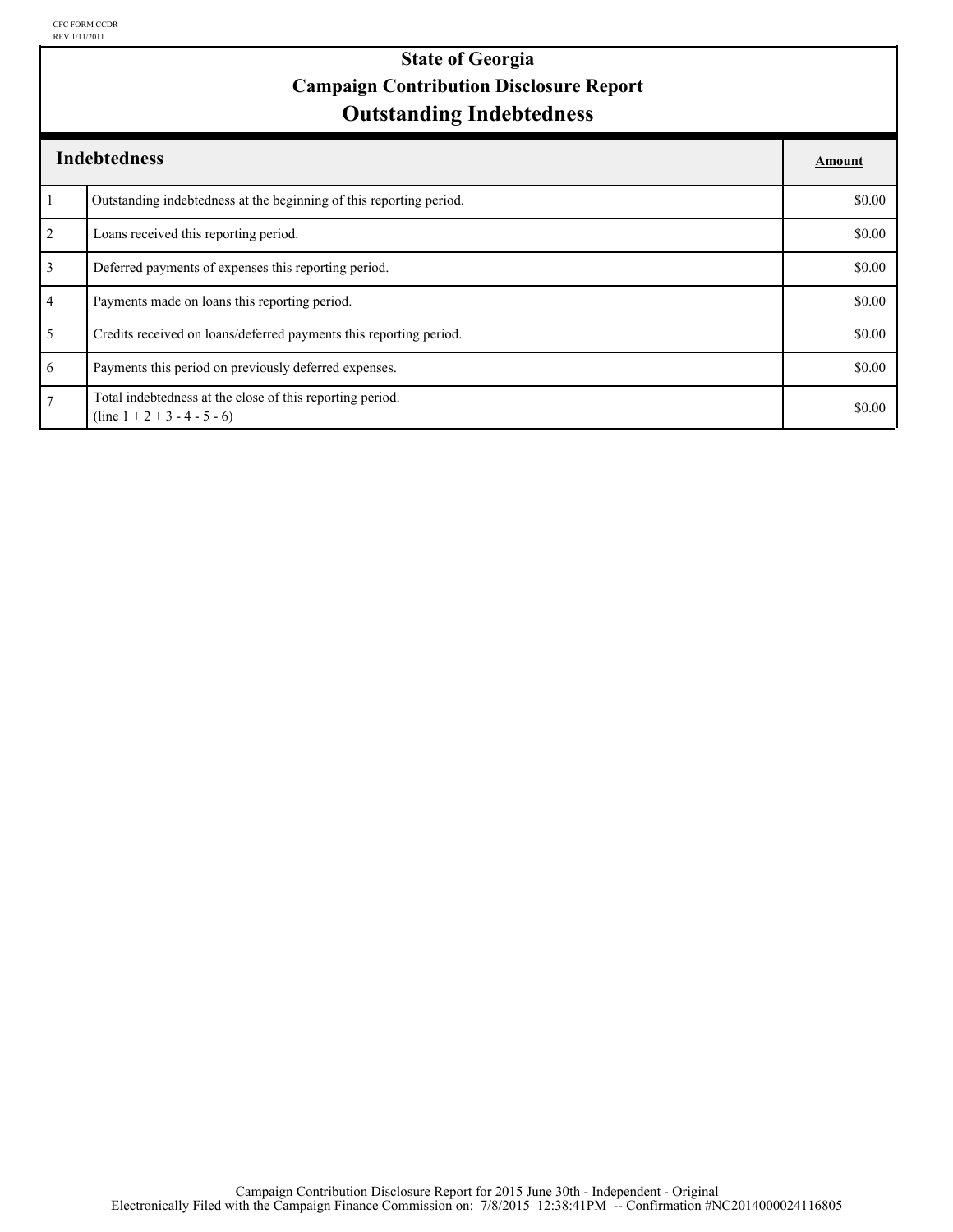CFC FORM CCDR<br>REV 1/11/2011

#### **State of Georgia Campaign Contribution Disclosure Report Itemized Contributions**

**Must list contributions received by a single contributor for which the aggregate total is more than \$100.00** 

| <b>Full Name of Contributor</b>                                        | Contributor                                      |                                |                          |                | <b>In-Kind Contributions</b>                 |
|------------------------------------------------------------------------|--------------------------------------------------|--------------------------------|--------------------------|----------------|----------------------------------------------|
| <b>Mailing Address</b><br>(Affiliation of Committee if any)            | <b>Received Date</b><br><b>Contribution Type</b> | a. Occupation &<br>b. Employer | <b>Election</b><br>Cycle | Cash<br>Amount | <b>Estimated Value</b><br><b>Description</b> |
| AT&T<br>675 West Peachtree Street NW<br>Atlanta, GA 30308              | 05/01/2015<br>Monetary                           |                                | 2015<br>Special          | \$40,000.00    | \$0.00                                       |
| Georgia Power Company<br>241 Ralph McGill Blvd NE<br>Atlanta, GA 30308 | 04/01/2015<br>Monetary                           |                                | 2015<br>Special          | \$100,000.00   | \$0.00                                       |
| Marriott<br>1965 Marriott Drive<br>Louisville, TN 37777                | 04/01/2015<br>Monetary                           |                                | 2015<br>Special          | \$1,000.00     | \$0.00                                       |

FILER ID: NC2014000024

#### **State of Georgia Campaign Contribution Disclosure Report Summary of Itemized Contributions Received**

**In-Kind Total for this period:**

**Cash Contributions Total for this period:**

**\$0.00**

**\$141,000.00**

**Loan Total for this period:**

CFC FORM CCDR REV 1/11/2011

| <b>State of Georgia</b><br><b>Campaign Contribution Disclosure Report</b><br><b>Loan Reporting</b> |                                                                |                                                                          |                                                                             |  |
|----------------------------------------------------------------------------------------------------|----------------------------------------------------------------|--------------------------------------------------------------------------|-----------------------------------------------------------------------------|--|
| <b>Name of Lender</b><br><b>Mailing Address</b>                                                    | Date of Loan<br><b>Amount of Loan</b><br><b>Election Cycle</b> | Person(s) responsible for<br>repayment of loan<br><b>Mailing Address</b> | Occupation &<br><b>Place of Employment</b><br><b>Fiduciary Relationship</b> |  |
| I have no loans to report this reporting period.                                                   |                                                                |                                                                          |                                                                             |  |